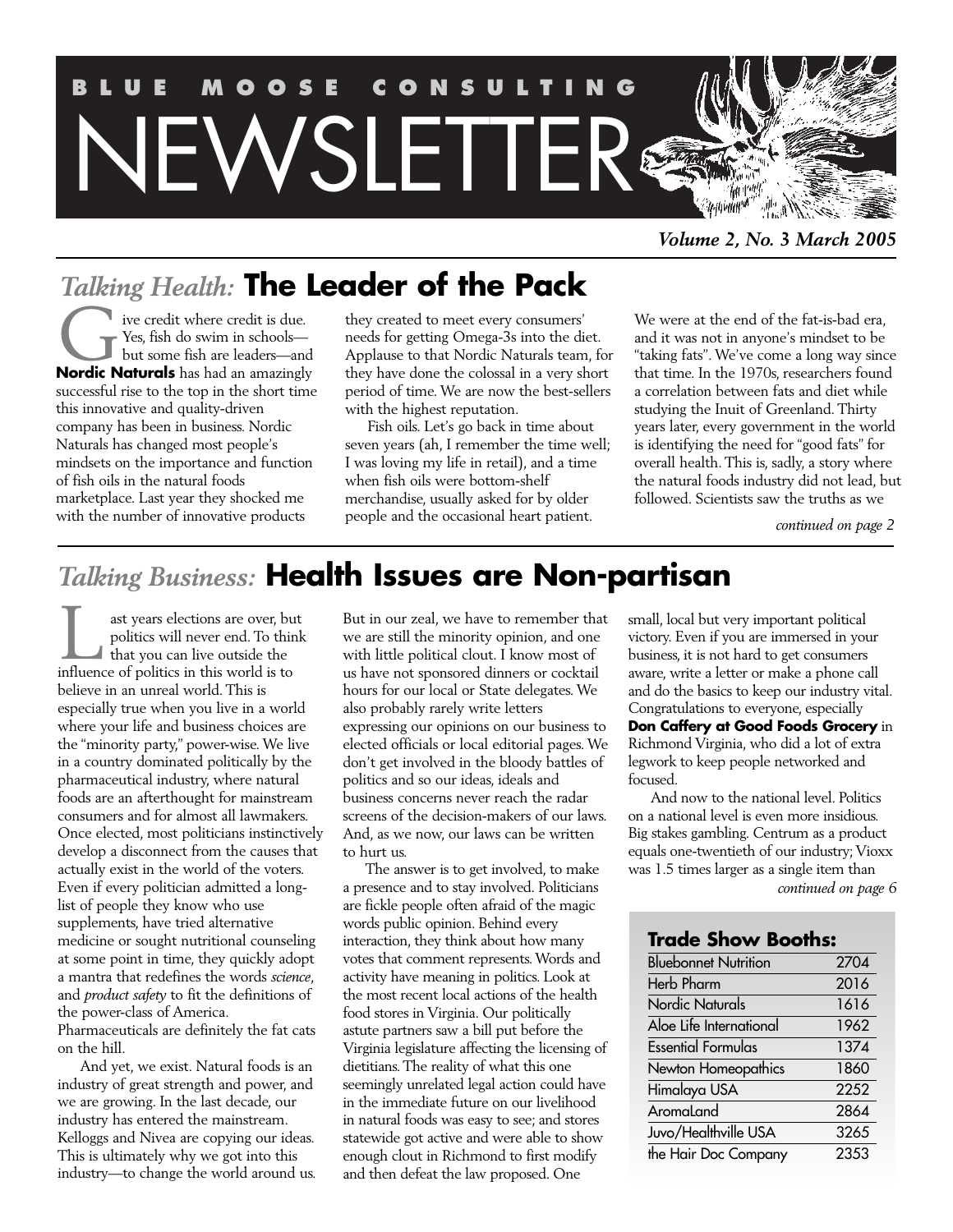# **The Leader of the Pack**

stressed low-fat/no fat.Where our industry did lead was through the identification of the Achilles' heel of fish consumption those probable toxins reflective of the poisoned oceans that these animals inhabit. Enter a champion in Nordic Naturals.

Why does Nordic Naturals have such a good reputation with researchers and professionals? Because they were a doctor's line first. And the message that Joar and Michelle Opheim, Nordic's owners, were spreading was that heavy metals were a major issue to be dealt with if dealing in fish oils.While the Omega-3s may be the single most important nutrient we can intake today, it can be downright dangerous if the product is high in heavy metals, or—as importantly—dioxins or rancidity. Looking back, I say shame on those manufacturers who peddled fish oils from the commodity market, who never questioned or educated on the importance of purity in these products.We are selling animal fats. It is logical that concern be paid to purity.

Nordic Naturals led the charge on this issue. Joar Opheim, who is from the Arctic region of northern Norway, grew up in a culture where fish oils were prevalent. When he moved to America and started a family, he was appalled at the taste and quality of the fish oils being sold here. No wonder people consistently burped the product up—they were ingesting rancid fish oils—that they were paying for.

Nordic Naturals quickly became the darling of the research community, because the consistency was verifiable and the toxin levels were extremely low. As the technology of manufacture has advanced in the past decade, as the interest in Omega-3s and fish oils has evolved, Nordic has continued to be steps ahead of

the competition on quality assurances. They have patents on manufacture and production, and they brought the discussion from heavy metals to dioxins and oxidized fats literally years before the issue hit the radar screen of any of the competition.

Actually, most companies aren't even discussing these issues yet. Since they buy their products from third or fourth-party manufacturers, they are just cogs in the wheel—not protectors of the purity.

This is where I admire Nordic Naturals the most. They are obsessed with providing the highest quality product in the world, on every product they offer. They can sell their products on taste, which is reflective of purity and freshness, and leads to results because the products are good and therefore beneficial.

So, while other companies fall over each others feet to promise that they are clean, Nordic proves that good fish oils are tasty. Note that the trend will be for customers to buy their fish oils in liquid form in the future.America is already following the Canadian and European models here.

Nordic is an innovator with an eye for the market.They had the forethought to know that a fish oil company could not only command an entire shelf in every store, but that this shelf could become one of the most important financial investments in the store. Fish oils sell. Other companies are literally years behind providing the scope of products that Nordic has produced, one after another with consistency and pizzazz and the backup marketing support so necessary to educate the public correctly. They were the first to think of smart concepts like: kosher fish oils, fish oils in single-serving dosages (perfect for travel), fish oils in fish

gelatin and their patented idea of putting the flavors into the gelatin.

# *continued from page 1* **MARKETING IDEAS Alternative Choices in**

**Greencastle, PA** has gotten excellent advertising exposure by working with a local newspaper to provide an article on health monthly for free in exchange for a great deal on an ad in the paper. Double effectiveness of getting consumers attention. Approach your local paper with a solution for their need for good, pertinent, timely health news articles!!

Lead, and they will follow. Look at Nordic's latest consumer brochure. It is the best educational tool on the market today—almost a "good fats" book.

So, are you leading with a winner? My most successful stores understand the importance of Omega-3 nutrition, and they realize the burning fear of the consumer about heavy metal toxins. It makes no sense to offer great variety in fish oils unless the manufacturers can prove to you that they have control of the quality concerns of this volatile product. Nordic Naturals never strays from the concern for quality, and they lead on this issue—making products better as time goes on. Fish oils are now available in dollar stores and Target department stores. Keep your market by promoting quality. As Nordic Natural continues to grow, one thing you can be sure of is that Joar and company will be working day and night to make sure Nordic Naturals is the freshest, cleanest, best-tasting and most beneficial fish oil made in the world. They have achieved it so far, and their mission is only getting stronger. ❂

# **SPECIAL: BE THE SOURCE OF CORRECT INFORMATION THE LATEST INTERNET FOLLY**

There have been internet articles stating that the new European CODEX laws will prohibit Americans for access to the nutritional supplements that they can currently purchase. This is current incorrect internet banter, but it is good to stay alert on this issue. At this point, US law supersedes any international laws or agreements. We may have concerns as the international community and its power base works to change other markets, but for now our greater threat is from the laws on Capitol Hill. Companies that may be seriously affected are those with a heavy international presence, as it will not be economically feasible for these companies to manufacture different formulas for western Europe and then everywhere else. More later.

# **Calendar Updates: Tradeshows in the Calendar Year 2005**

| <b>Event</b>         | Place          | <b>Date</b>    |
|----------------------|----------------|----------------|
| Expo West            | Anaheim        | Mar 17-20      |
| NNFA Lobby Day       | Washington, DC | April 12       |
| <b>NNFA</b> Midwest  | The Dells, WI  | May 20-22      |
| <b>NNFA</b> National | Las Vegas      | July 15-17     |
| Expo East            | Washington, DC | Sept $15-18$   |
| <b>NNFA</b> West     | Sacramento     | Sept 30-Oct 02 |
| NNFA Northwest       | Seattle        | Oct 28-30      |
| NNFA SOHO            | Orlando        | Dec 2-4        |

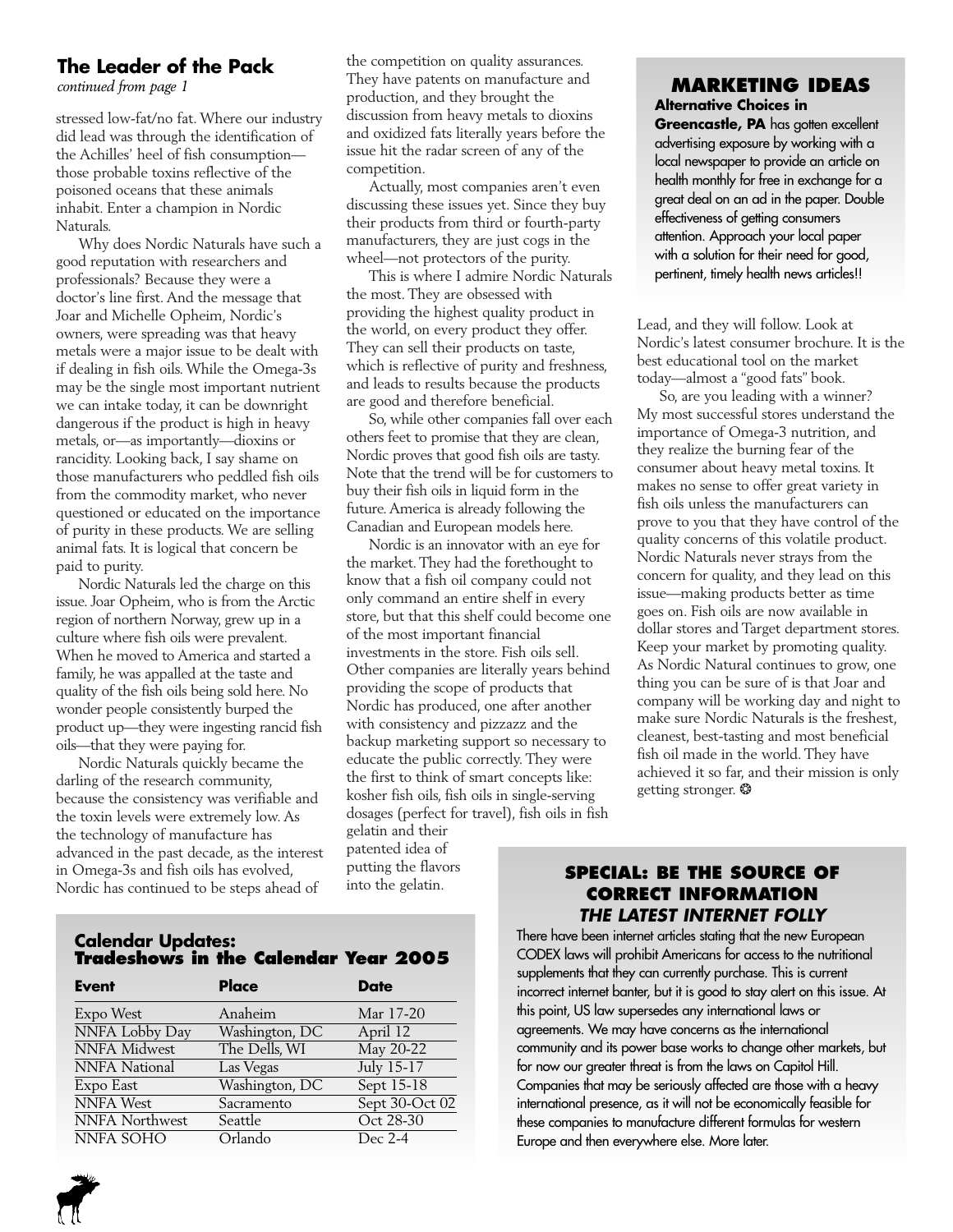

# **Expo West Show Specials**

March 14-25, (must mention discount when placing order)

#### **\$500 or more any extract 20% OFF**

# **\$100–\$499 15% OFF**

sales available direct or thru Robinjay Enterprises

#### **MARCH PROMO Echinacea specials 20% OFF**

Super Echinacea® liquid extract Echinacea Root Glycerite Super Echinacea® Caps **now in Vcaps** Children's Echinacea<sup>™</sup> Glycerite Children's Winter Health<sup>™</sup> **Compound** 

Echinacea-Goldenseal Compound Golden Echinacea<sup>™</sup> Liquid Extract Golden Echinacea<sup>™</sup> Glycerite Immune Defense Tonic™ Propolis Echinacea Throat Spray

**New Product**, coming this month—Shatavari **Retailer Education Event:** Anaheim Expo West Ed Smith discusses, **"Sleeper Herbs: Great herbs that are not well known"**including: spilanthes, wild indigo, black haw, blue flag, cactus, fringe tree, Jamaican dogwood, khella and scotch broom"

Supporting Your Health Since 1979

**Booth #2016**

Echinacea Root

Not represented by BMC in NJ, NC



# **NORDIC NATURALS**

From Winter to Spring. Complete your day with larger sizes of our best sellers.

# **15% OFF IN MARCH**

- **New!** Complete Omega 120 caps
- **New!** Omega-3 120 caps
- 16 oz Arctic Cod Liver Oil—Orange

# **Freshness + Convenience do sell.**

Our three single-serving 30-paks of pure fish oil are catching on with consumers. Big sales for those wanting fish oil on the go!

Arctic Cod Liver Oil Singles—Orange [54788]

Omega-3 Singles—lemon [01764]

Complete Omega-3 singles—lemon [01774]

# **Show special**

12 bottle mix and match—**15% OFF**  Orders 144 bottles or more—**20% OFF** Order dates March 18-25, for those attending show

Not represented by BMC in NJ and parts of PA Not represented by BMC in NC, WV Not represented by BMC in NC, WV **Booth #1616**



# **Expo West Sale 20% OFF LINE DRIVE**

one order, delineated as show order March 14–25

Great price reduction on what is being hailed as **"the most significant antioxidant of the decade"**

#### **Vegetarian S.O.D. GliSODin PRICE DROP**

# 870 30 Vcaps wholesale \$7.48—retail \$14.95 # 871 60 Vcaps wholesale \$13.98—retail \$27.95

#### **Case stack ideas:**

Whey of Life Protein powders and SuperEarth Soy Protein powders and Bluebonnet lecithin granules, and brewer's yeast powders

Now that is exciting! (and only available in health food stores)

**Note** that Bluebonnet will have price increases effective March 1.

They have kept price increases to those products where raw materials increased; and so, prices rise on only 25% of the products

**Booth # 2704**

# NEWTON homeopathics

Always safe, always effective.

# **15% LINE DRIVE (at show)**

Buy-in dates March 14–21 must mention "show order" when placing order

# **Expand your markets**

# **Newton Homeopathics for Pets**

Limited Time introductory offer Purchase the full line of Newton's Homeopathics for Pets

**(1 oz. liquid) 4–6 deep at 20% OFF and get the wooden shelf display FREE** offer good until April 30, 2005

**Booth #1860**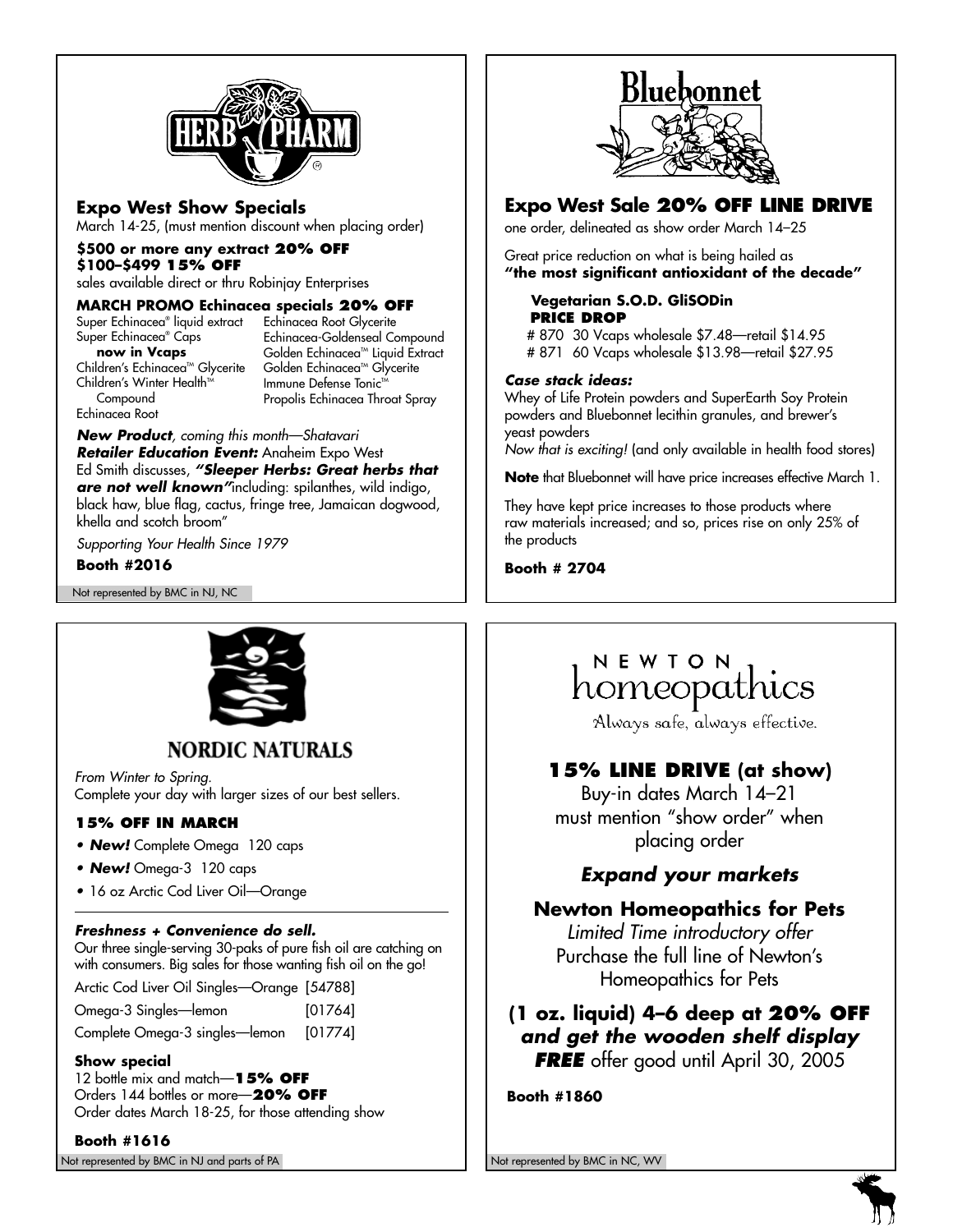# **OLBAS**

# **Olbas LINE DRIVE, 10% OFF FLOOR DISPLAYS, ALL 15% OFF**

buy direct for great sales materials and consumer samples

# **Nature's Wonderland**

**Eyebright Vcaps** "00" size 575 mg 60 Vcaps

Catfish Bitters Mix<sup>™</sup> 525 mg 60 Vcaps

Now is the beginning of "bitters season" Proprietary Blend 525mg—Black Cohosh, Blood root, Burdock root, Comfrey Leaves, Ginseng Root, Golden Seal Root, Lobelia Herb, Peppermint, Pipsissewa Herb, Queen Of The Meadow Root, Red Clover, Sarsaparilla, Slippery Elm Bark, Solomon Seal Root, Spikenard Root, Wild Cherry Bark, Yarrow Herb, Yellow Dock Root.

Nature's Wonderland® herbs and herbal formulas have been available for over 75 years. Blends are manufactured to exact proportions, immediately packaged in airtight, lightprotected and double safety-sealed bottles to bring you the best of herbs, naturally, and in Vcaps veggie caps. This is the largest selection of herbs in caps available in America, a line you should have represented in your store.

buy-in-dates:3/1-3/31

#### **Expo West Sales Specials 15% SHOW SPECIAL**

#### **Why One Pouch Of JUVO Vegetarian Raw Food A Day Changes Your Body:**

1. JUVO is a plant-based vegetarian meal: Organic whole grains, vegetables, sea vegetables and mushrooms make up the premium organic plant-based ingredients.

2. JUVO is a living and uncooked vegetarian food: Over 25 natural ingredients are freeze-dried to protect essential nutrients and retain freshness.

3. JUVO is a complete whole food meal, full of nutrition but low-calorie: Perfect for weight loss in a healthy natural way.

One JUVO meal a day can provide optimum energy, enhance metabolism, strengthen the immune system, cleanse the digestive system, and control (reduce) daily total calorie intake, thus improving overall body function and eventually reJUVOnating your body.

"One JUVO vegetarian meal a day can make a healthier America" **This is JUVOlution.** 

**Booth #3265** Not represented by BMC in PA, NJ

# EssentialFormulas

# **Expo West sales specials 10% OFF LINE DRIVE**

sales dates March 16–22

#### **Dr. Iichiroh Ohhira's Probiotics 12 Plus:**

- is guaranteed to kill and eliminate bad bacteria from the colon and to remove toxins.
- protects against the invasion of bacteria and viruses, including E. coli 0-157, H. pylori and MRSA.
- enhances the body's immune system and promotes good health
- is the only product containing TH10 strain of friendly bacteria developed by Dr. Ohhira, Ph.D. and leading Japanese scientists.
- peer-reviewed studies and over a decade of human clinical trials in Japan

**International Best Alternative Medicine Gold Medal** (Euro East West Intellect). **Known and recognized** as safe and effective by doctors and hospitals from the US to Asia. An **international best-seller** and most importantly, **safe** for you to sell with confidence. Probiotics are essential for 21st century health!!

**Booth #1374**

# The Hair Doc Company

# **Expo West show specials 25% OFF**

Free freight; \$ 100.00 min. Orders must be in-house one week after the show

This is a great time to stock up or introduce this high quality hair & bath care line

# **All your needs in one company: Hair Doc/Bass Brushes**

- The oldest purveyor of hair care and bath care products in the natural foods industry
- The largest seller in this category in the industry
- The importer and distributor of the best products available

# **Booth #2353**



The Essence of Well-Being®

#### **Expo West show deals 10% LINE DRIVE**

deals run from March 18–25 . Must mention "show deal" for one-time discount

**New products and marketing:** come see our booth

> **New ceramic lamps** (now in colors)

# **New packaging for "gift line"** (includes spirit

and disc diffusers, and rings)

#### **Make aromatherapy a best-selling category in your store!**

• Single Note Essential Oils

• Organic Single Note Essential Oils

• Essential Oil Blends

**Booth #2864**

# **TAKE 5 MINUTES**

Take 'em on…Put up a cortisol sign. Say "Thinking about Cortisol?" and list some of the great nutrients in your store that would benefit people more than this unproven, market-driven, low-quality commercial product. Be thankful that these false products are being touted to an audience you might not have been addressing before. How to get them to try your options? Good signage, and then the truthful sales follow-through. Digestive enzymes, Omega-3s, CLA, alpha-lipoic acid, Aloe Life whole leaf aloe vera, Himalaya USA's LeanCare

# **TIP OF THE MONTH:**

Spring cleaning is here. Time to look at every shelf and see if changes should be made in the store. First, replace old shelf-talkers and sunbleached signs. Old product? Do something innovative to sell off slow-movers. Now is the time to make those desired changes to your set.

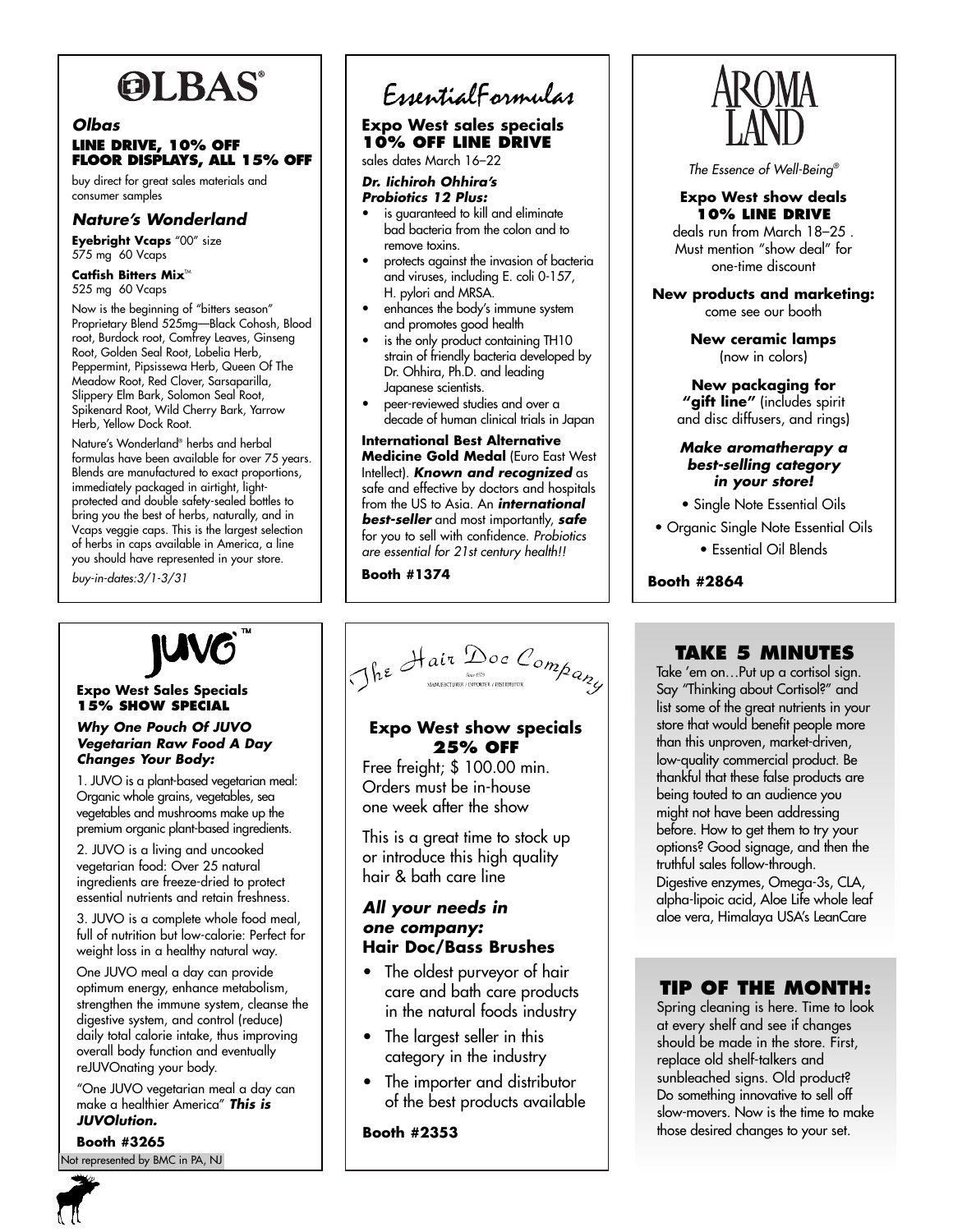

HERBAL HEALTHCARE

### **Expo West Deals:**

**Formulas:**

**27% OFF** 64-unit floor displays **20% OFF** 32-unit floor displays **17% OFF** 20-unit counter displays **10% OFF** all other orders (anything below 20 bottles)

**Pure Herbs:**

**15% OFF** 64-unit floor displays **10% OFF** 32-unit floor displays **7% OFF** 20-unit counter displays

**5% OFF** all other orders (anything below 20 bottles)

Discounts are not applicable to Chyavanprash with Honey, Forest Honey, and Koflet. Personal Care has its own exclusive discounts.

# **March/April Promo**

#### **Pure Herbs**

20 pieces **5% OFF** 100 pieces **15% OFF** 32 pieces **7% OFF** 250 pieces **17% OFF** 64 pieces **12% OFF** 500 pieces **20% OFF**

We have 3 new Pure Herbs: Valerian, Ginger, Licorice

Ann **Louise Gittleman** will be signing complimentary copies of Living Beauty Detox at Expo West – Himalaya USA booth #2252 Saturday, March 19th at 3:00pm.

**Booth #2252**



#### **MARCH SPECIALS 10% OFF**

**NEW MAMA**® —Tush Soothing Bath Aching Back Swollen Ankles Stretch marks Perineal massage

Soothe and renew delicate tissue.

Ancient cherokee remedy passed down to Well-In-Hand from senior tribal midwife For comfort throughout pregnancy.

#### **Folklore: Relieve and protect swollen tissue, tears, nerves and urinary tract.**

**Uva ursi** analgesic, antibiotic, relaxes urethra, drawn up into urinary tract

**Comfrey** deep healing for perineal muscles, soothes tissue, relaxes nerves

**Sage** drying, relieves swollen labia

**Shepherd's Purse** coagulant

**Myrrh** best antibiotic, symbolic, sacred herb of birth **Ginger** penetrates skin, tightens cervix **Golden Seal** repair the tear

#### **Sea salt**

Mom needs very special attention before and after delivery, too! Traditional herbs of birth to comfort Mama during pregnancy and afterward to help her sit down sooner after the blessed event!

**CERTIFIED Power Prism** rock crystal deodorants have a new look!

**Health Education & Health Products & Aloe Vera** 

## **Show specials 10%—2 CASES 20%—6 CASES, MIX AND MATCH**

Must attend show: deals March 18–25

Whole Leaf Aloe Vera Concentrate is the **King of Bitters** The bitter in the yellow sap pH 5.7 (Aloe Life juices and Skin Gel contain more than any other product) along with the valuable polysaccharides—in the juice—assist HCL in the stomach, stimulating other digestive juices including bile.

Research confirms it heals the skin on contact while decreasing fungal growth.

There is no other Aloe like **Aloe Life Aloe!**

Did you know that children can use the Aloe Life juices and Fiber Mate: they are delicious. The Detox Plus formula is great for all fungal and skin conditions.

Terrific support literature available upon request.

The most Therapeutic Aloe personal care products on the market Face & Body, Healing Skin Gel, Body Heat, Personal Gel and soon—Vein Repair Formula

The yellow sap makes a huge difference in these organic whole leaf aloe products: Aloe is the King of Bitters. Are you part of the Aloe Life health revitalization movement?

**Booth #1962**



**What we are first is an organic company**. Starting with organic essential oils—every company uses scents and fragrances, but check the labels of the products you carry. Do they say organic essential oils? For example: there is a huge difference between lavender fragrance and conventionally-produced lavender essential oil vs. organic lavender essential oil.

Customers are seeking out products that offer the fullest level of therapeutic, health and skin benefits. **We only use organic essential oils**—as in our Orange-Ginger Ultimate Body Scrub and Orange-Ginger Shea Butter which both convey a healing sense of warmth to the skin that is noticeable and appreciated.

#### **Our commitment is foremost to using the best of organic ingredients that we can find.**

Reward your skin with Perfect Organics.

#### **New this month:**

 $\omega$ 

**VEGAN** 

Display boxes for our popular Shea Butter Lip Balms. These vegan lip balms moisturize lips so incredibly that customers will accept no substitute. Display includes 8 each of all three balms:

• Citrus Orange • Vanilla Twist • Fresh Mint

Our Shea Butter Lip Balms moisturize, protect, and soften your lips with 100% natural, vitamin-rich, organic and healing ingredients including sweet almond oil and hazelnut oil.

**15% OFF all Lip Balm displays or 24-piece Lip Balm order refills in March**